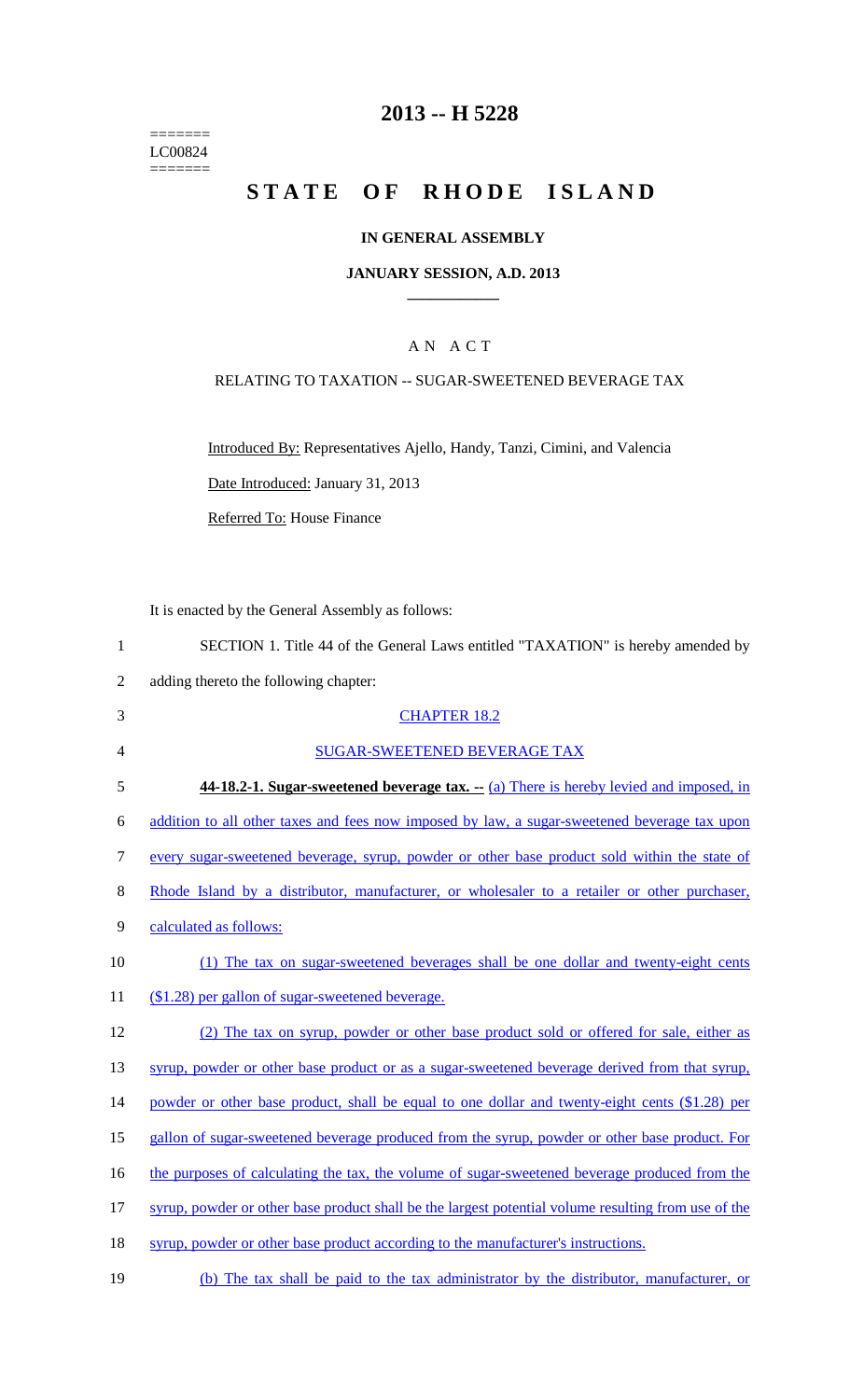- 1 wholesaler of the sugar-sweetened beverage, syrup, powder or other base product. All taxes paid
- 2 pursuant to this section are conclusively presumed to be a direct tax on the retail consumer, pre-
- 3 collected for the purpose of convenience and facility only.
- 4 (c) All sums received by the division of taxation under this section, after costs to
- 5 implement this section have been deducted, shall be allocated to the prevention and wellness trust
- 6 fund established under chapter 23-88 of the Rhode Island general laws.
- 7 (d) As used in this section, the following terms shall have the following meanings:
- 8 (1) "Distributor, manufacturer or wholesaler" means any person who receives, stores,
- 9 manufacturers, bottles or sells sugar-sweetened beverages, syrup, powder or other base product to
- 10 retail dealers, or to other distributors, manufacturers or wholesaler.
- 11 (2) "Milk" means natural liquid milk regardless or animal source or butterfat content;
- 12 natural milk concentrate, whether or not reconstituted, regardless of animal source or butterfat
- 13 content; or dehydrated natural milk, whether or not reconstituted.
- 14 (3) "Natural fruit juice" means the original liquid resulting from the pressing of fruit, the
- 15 liquid resulting from the reconstitution of fruit juice concentrate or the liquid resulting from the
- 16 restoration of water to dehydrated fruit juice.
- 17 (4) "Natural vegetable juice" means the original liquid resulting from the pressing of
- 18 vegetables, the liquid resulting from the reconstitution of vegetable juice concentrate or the liquid
- 19 resulting from the restoration of water to dehydrated vegetable juice.
- 20 (5) "Nonalcoholic beverage" means any beverage that is not included in the definition of
- 21 "beverage" in subdivision 3-1-1(1).
- 22 (6) "Powder, syrup or other base product" means any solid or liquid mixture of base 23 ingredients used in making, mixing or compounding sugar-sweetened beverages, by mixing the 24 powder, syrup or other base product with water, ice, a powder, syrup, simple syrup, fruits,
- 25 vegetables, fruit juice, vegetable juice, carbonation or other gas, or any other product suitable to
- 26 make a sugar-sweetened beverage.
- 27 (7) "Retailer" means any person, except a distributor, manufacturer or wholesaler, who
- 28 sells or otherwise dispenses sugar-sweetened beverages in the state of Rhode Island to the
- 29 ultimate consumer.
- 30 (8) "Sale" means the transfer of title or possession for a valuable consideration of tangible
- 31 personal property regardless of the manner by which the transfer is accomplished.
- 32 (9) "Sugar-sweetened beverage" means any nonalcoholic beverage, whether naturally or
- 33 artificially flavored, whether carbonated or noncarbonated, sold for human consumption,
- 34 containing sugar, corn syrup or any other high-calorie sweetener, including, but not limited to,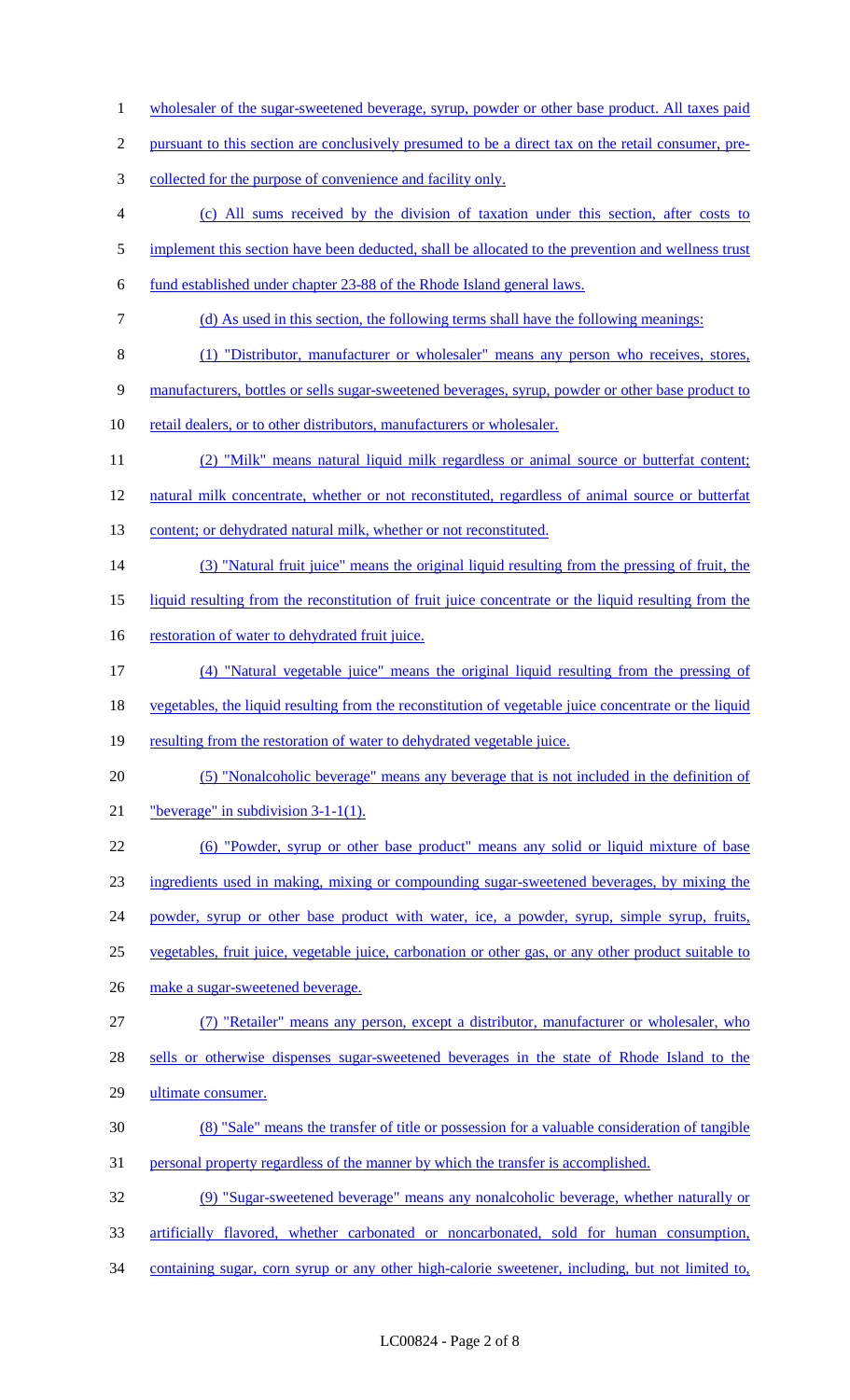| $\mathbf{1}$   | cola and other flavored drinks, and all other drinks and beverages commonly referred to as "soft" |
|----------------|---------------------------------------------------------------------------------------------------|
| $\overline{2}$ | drinks," "sodas," "sports drinks" or "energy drinks."                                             |
| 3              | (d) The following shall be exempt from the tax imposed by section 44-18.2-1:                      |
| $\overline{4}$ | (1) Beverages sweetened solely with non-caloric sweeteners;                                       |
| 5              | (2) Coffee or tea, unless the coffee or tea is in a manufacturer's sealed bottle or other         |
| 6              | container;                                                                                        |
| 7              | (3) Any frozen, freeze-dried or other concentrate to which only water is added to produce         |
| 8              | a nonalcoholic beverage that is one hundred percent (100%) natural fruit juice or natural         |
| 9              | vegetable juice;                                                                                  |
| 10             | (4) Any nonalcoholic beverage that is one hundred (100%) natural fruit juice or natural           |
| 11             | vegetable juice;                                                                                  |
| 12             | (5) Any product, whether sold in liquid or powder form, that is intended by its                   |
| 13             | manufacturer for consumption by infants and that is commonly referred to as infant formula;       |
| 14             | (6) Any product, whether sold in liquid or powder form, that is intended by its                   |
| 15             | manufacturer for use as a dietary supplement or for weight reduction; and                         |
| 16             | (7) Any product containing milk or milk products.                                                 |
| 17             | SECTION 2. Title 23 of the General Laws entitled "HEALTH AND SAFETY" is hereby                    |
| 18             | amended by adding thereto the following chapter:                                                  |
| 19             | <b>CHAPTER 88</b>                                                                                 |
| 20             | PREVENTION AND WELLNESS TRUST FUND                                                                |
| 21             | 23-88-1. Definitions. - As used in this chapter:                                                  |
| 22             | (1) "EOHHS" means the Rhode Island executive office of health and human services.                 |
| 23             | (2) "Fund" means the prevention and wellness trust fund.                                          |
| 24             | (3) "Secretary" means the secretary of the Rhode Island executive office of health and            |
| 25             | human services.                                                                                   |
| 26             | 23-88-2. Prevention and wellness trust fund established. -- There shall be established a          |
| 27             | separate fund to be known and cited as the prevention and wellness trust fund to be expended,     |
| 28             | without further appropriations, by EOHHS. The fund shall consist of revenues collected by the     |
| 29             | state including:                                                                                  |
| 30             | (1) Any revenue from appropriations or other monies authorized by the general court and           |
| 31             | specifically designated to be credited to the fund;                                               |
| 32             | (2) Any fines and penalties allocated to the fund under the Rhode Island general laws;            |
| 33             |                                                                                                   |
|                | (3) Any interest earned on such revenues; and                                                     |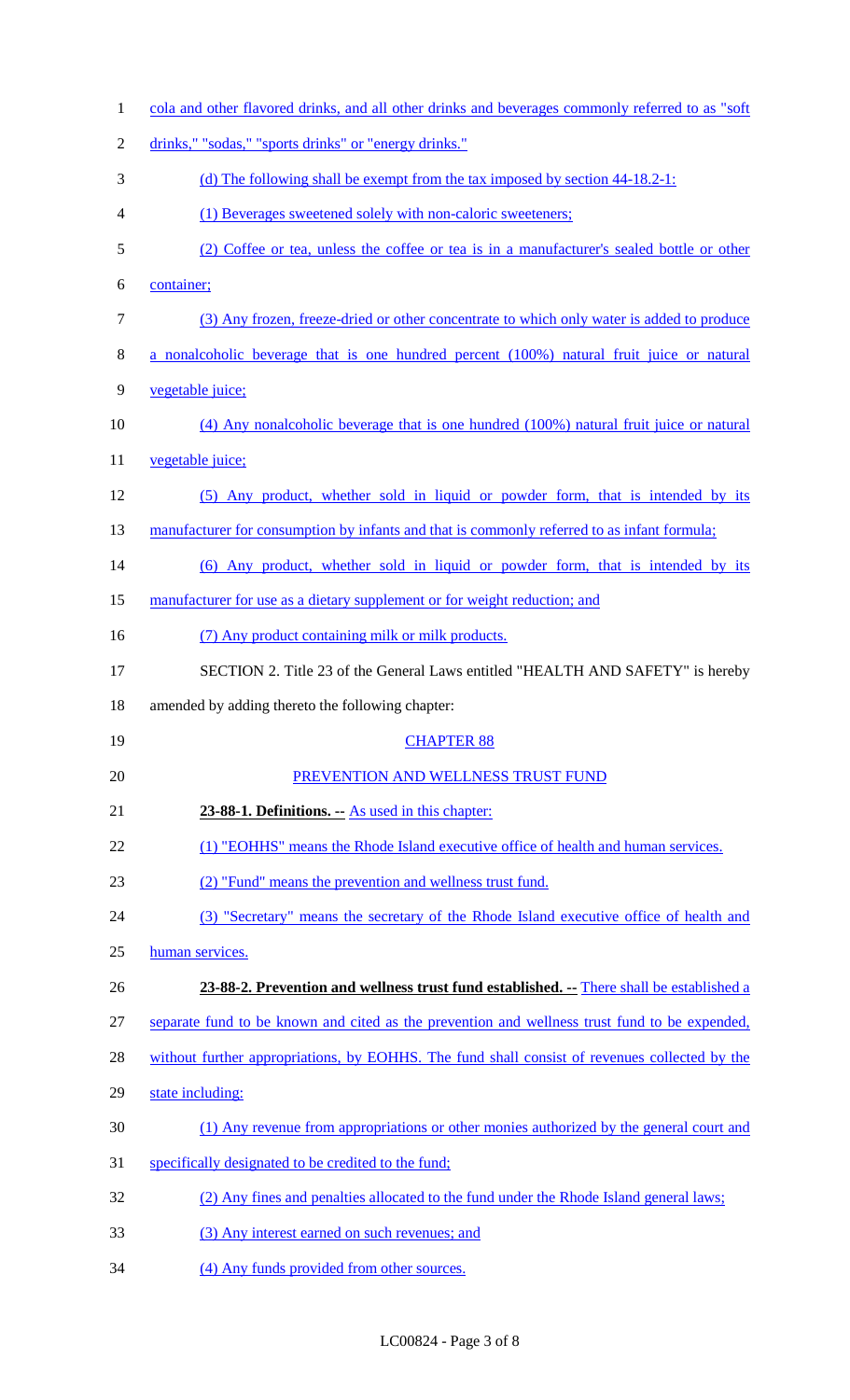| $\mathbf{1}$   | 23-88-3. Expenditures from the prevention and wellness trust fund. $-$ (a) The                       |
|----------------|------------------------------------------------------------------------------------------------------|
| $\overline{2}$ | secretary, as trustee, shall administer the fund. The secretary, in consultation with the prevention |
| 3              | and wellness advisory board established in section 22-88-6, shall make expenditures from the         |
| 4              | funds consistent with subsections (c), (d) and (e) below, provided that not more than fifteen        |
| 5              | percent (15%) of the amounts held in the fund in any one year shall be used by EOHHS for the         |
| 6              | combined cost of program administration, technical assistance to grantees or program evaluation.     |
| $\overline{7}$ | (b) Revenues deposited in the fund that are unexpended at the end of the fiscal year shall           |
| 8              | not revert to the general fund and shall be available for expenditure in the following fiscal year.  |
| 9              | (c) All expenditures from the fund shall support one or more of the following purposes:              |
| 10             | (1) Reduce rates of the most prevalent and preventable health conditions, including                  |
| 11             | substance abuse;                                                                                     |
| 12             | (2) Increase healthy behaviors;                                                                      |
| 13             | (3) Increase the adoption of workplace-based wellness or health management programs                  |
| 14             | that result in positive returns on investment for employees and employers;                           |
| 15             | (4) Address health disparities; or                                                                   |
| 16             | (5) Develop a stronger evidence base of effective prevention programming.                            |
| 17             | (d) The secretary shall annually award not less than seventy-five percent (75%) of the               |
| 18             | fund through a competitive grant process to municipalities, community-based organization, health     |
| 19             | care providers, regional and dissemination of evidence-based community preventive health             |
| 20             | activities. To be eligible to receive a grant under this subsection, a recipient shall be:           |
| 21             | (1) A municipality or group of municipalities working in collaboration;                              |
| 22             | (2) A community-based organization working in collaboration with one or more                         |
| 23             | municipalities;                                                                                      |
| 24             | (3) A health care provider or a health plan working in collaboration with one or more                |
| 25             | municipalities and a community-based organization; or                                                |
| 26             | (4) A regional planning agency.                                                                      |
| 27             | Expenditures from the fund for such purposes shall supplement and not replace existing               |
| 28             | local, state, private or federal public health-related funding.                                      |
| 29             | $(e)(1)$ A grant proposal submitted under subsection (d) shall include, but not be limited           |
| 30             | <u>to:</u>                                                                                           |
| 31             | (i) A plan that defines specific goals for the reduction in preventable health conditions            |
| 32             | and health care costs over a multi-year period;                                                      |
| 33             | (ii) The evidence-based programs the applicant shall use to meet the goals;                          |
| 34             | (iii) A budget necessary to implement the plan, including a detailed description of any              |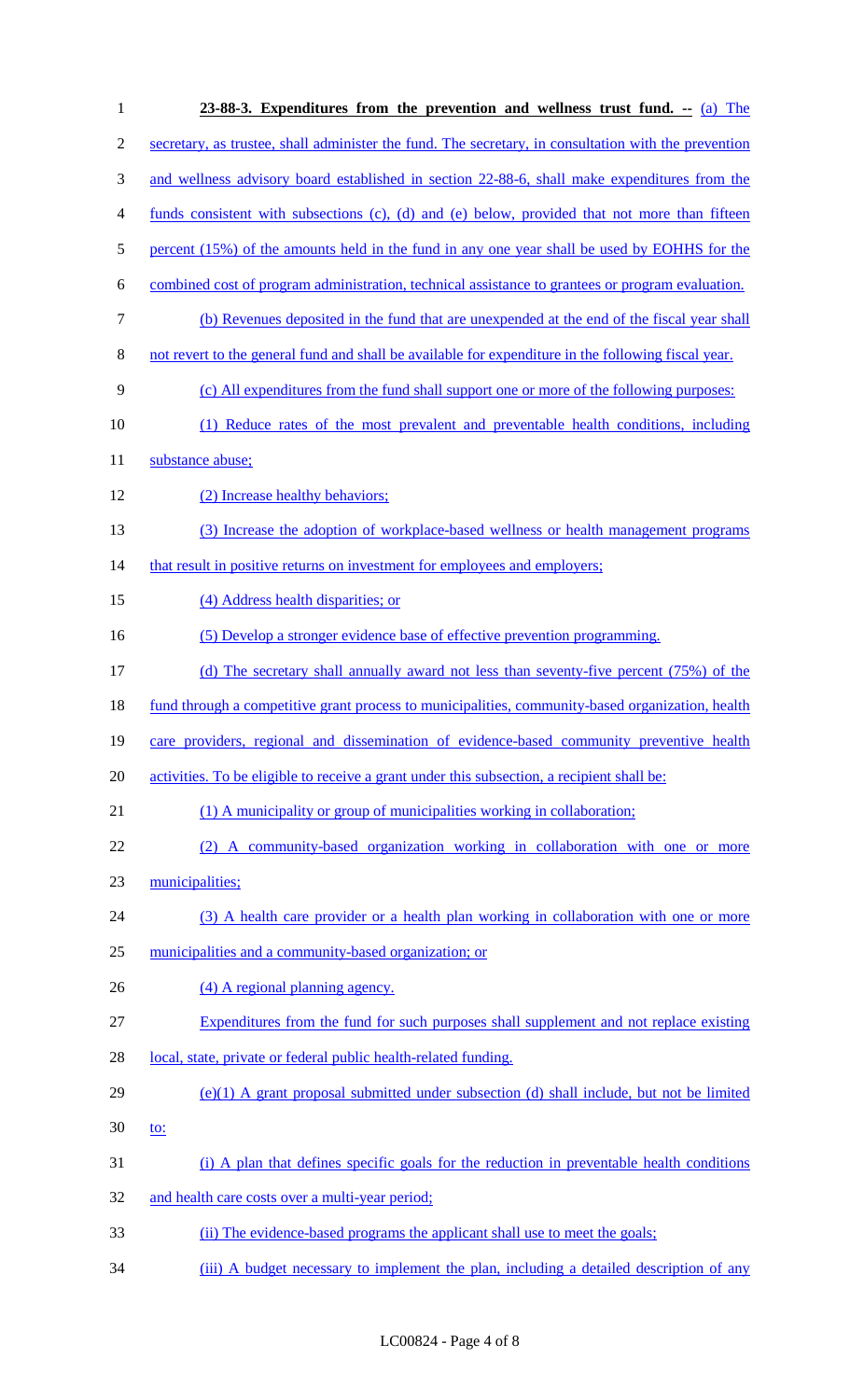| $\mathbf{1}$             | funding or in-kind contributions the applicant or applicants will be providing in support of the   |
|--------------------------|----------------------------------------------------------------------------------------------------|
| $\mathbf{2}$             | proposal;                                                                                          |
| $\mathfrak{Z}$           | (iv) Any other private funding or private sector participation the applicant anticipates in        |
| $\overline{\mathcal{A}}$ | support of the proposal;                                                                           |
| 5                        | (v) A commitment to include women, racial and ethnic minorities and low income                     |
| 6                        | individuals; and                                                                                   |
| $\boldsymbol{7}$         | (vi) The anticipated number of individuals that would be affected by implementation of             |
| $8\,$                    | the plan.                                                                                          |
| 9                        | (2) Priority may be given to proposals in a geographic region of the state with a higher           |
| 10                       | than average prevalence of preventable health conditions, as determined by the secretary, in       |
| 11                       | consultation with the prevention and wellness advisory board. If no proposals were offered in      |
| 12                       | areas of the state with particular need, EOHHS shall ask for as specific request for proposals for |
| 13                       | that specific region. If the secretary determines that no suitable proposals have been received,   |
| 14                       | such that the specific needs remain unmet, EOHHS may work directly with municipalities or          |
| 15                       | community-based organizations to develop grant proposals.                                          |
| 16                       | (3) EOHHS shall, in consultation with the prevention and wellness advisory board,                  |
| 17                       | develop guidelines for an annual review of the progress being made by each grantee. Each           |
| 18                       | grantee shall participate in any evaluation or accountability process implemented or authorized by |
| 19                       | <b>EOHHS.</b>                                                                                      |
| 20                       | (f) The secretary may annually expend no more than ten percent $(10\%)$ of the fund to             |
| 21                       | support the increased adoption of workplace-based wellness or health management programming,       |
| 22                       | such as:                                                                                           |
| 23                       | (1) Developing and distributing informational tool-kits for employers, including a model           |
| 24                       | wellness guide developed by EOHHS;                                                                 |
| 25                       | (2) Providing technical assistance to employers implementing wellness programs;                    |
| 26                       | (3) Hosting informational forums for employers;                                                    |
| 27                       | (4) Promoting awareness of wellness tax credits provided through the state and federal             |
| 28                       | government;                                                                                        |
| 29                       | (5) Public information campaigns that quantify the importance of healthy lifestyles,               |
| 30                       | disease prevention, care management and health-promotion programs; and                             |
| 31                       | (6) Providing stipends or grants to employers for the implementation and administration            |
| 32                       | of workplace wellness programs in an amount up to fifty percent (50%) of the costs associated      |
| 33                       | with implementing the plan, subject to a cap as established by the secretary based on available    |
| 34                       | funds.                                                                                             |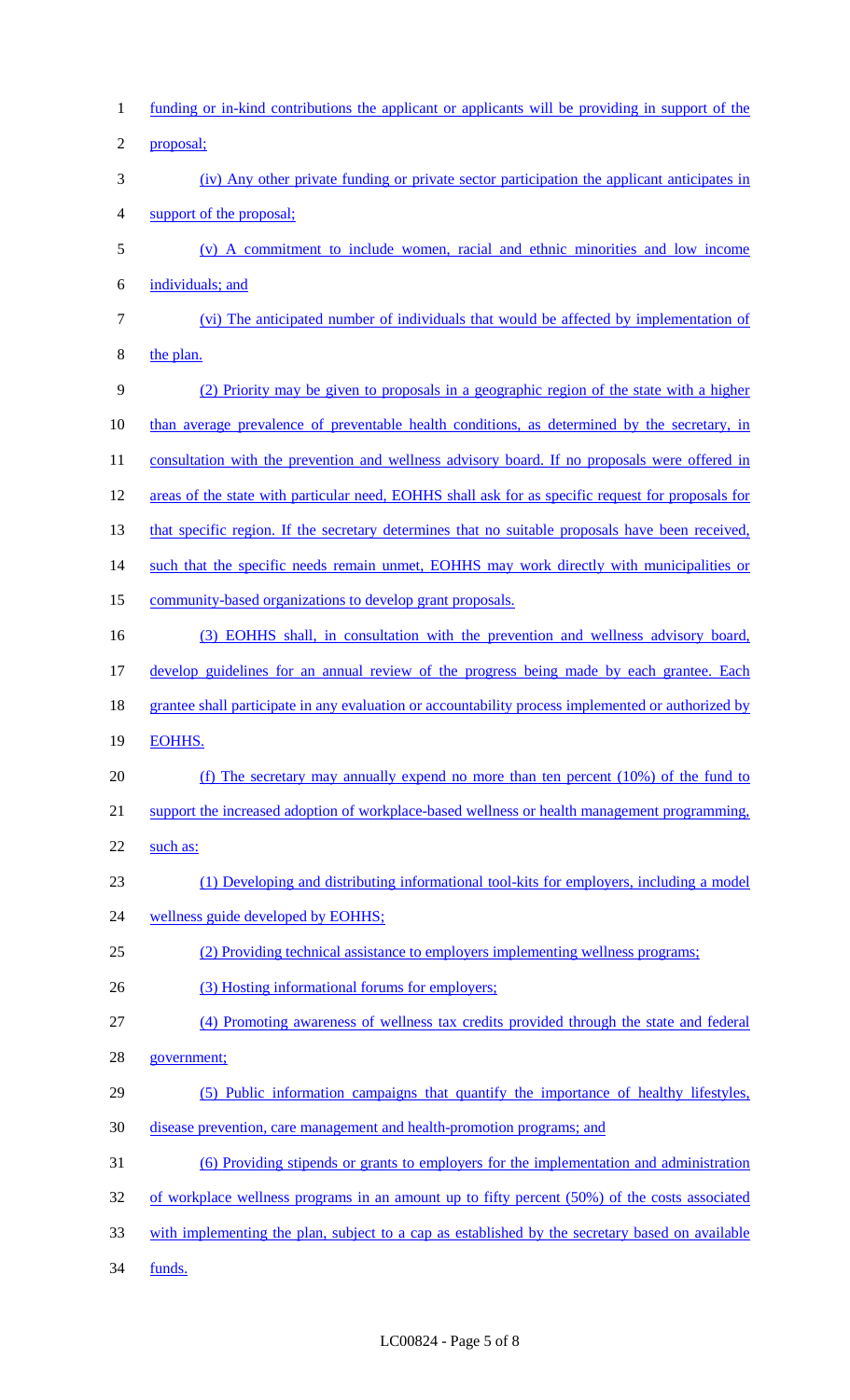1 (g) EOHHS shall develop guidelines to annually review progress toward increasing the 2 adoption of workplace-based wellness or health management programming. 3 **23-88-4. Report on expenditures.** -- (a) EOHHS shall, annually, on or before January 4 31, report on expenditures from the fund. The report shall include, but not be limited to: 5 (1) The revenue credited to the fund; 6 (2) The amount of fund expenditures attributable to the administrative costs of EOHHS; 7 (3) An itemized list of the funds expended through the competitive grant process and 8 description of the grantee activities; 9 (4) The results of the evaluation of the effectiveness of the activities funded through 10 grants; and 11 (5) An itemized list of expenditures used to support workplace-based wellness or health 12 management programs. 13 (b) The report shall be provided to the chairpersons of the house and senate committees 14 on health, education and welfare and shall be posted on the EOHHS's website. 15 **23-88-5. Report on administration.** -- (a) EOHHS shall, under the advice and guidance 16 of the prevention and wellness advisory board, annually report on its strategy for administration 17 and allocation of the funds, including relevant evaluation criteria. The report shall set forth the 18 rationale for such strategy, including, but not limited to: 19 (1) A list of the most prevalent preventable health conditions in the state of Rhode Island, 20 including health disparities experienced by populations based on race, ethnicity, gender, disability 21 status, sexual orientation or socioeconomic status; 22 (2) A list of the most costly preventable health conditions in the state of Rhode Island; 23 (3) A list of evidence-based or promising community-based programs related to the 24 conditions identified in subdivisions (1) and (2); and 25 (4) A list of evidence-based workplace wellness programs or health management 26 programs related to the conditions in subdivisions (1) and (2). 27 (b) The report shall recommend specific areas of focus for allocation of funds. If 28 appropriate, the report shall reference goals and best practices established by the national 29 prevention and public health promotion council and the centers for disease control and 30 prevention, including, but not limited to, the national prevention strategy, the healthy people 31 report and the community prevention guide. 32 **23-88-6. Prevention and wellness advisory board. --** (a) There shall be a prevention 33 and wellness advisory board to make recommendations to the secretary concerning the 34 administration and allocation of the fund, establish evaluation criteria and perform any other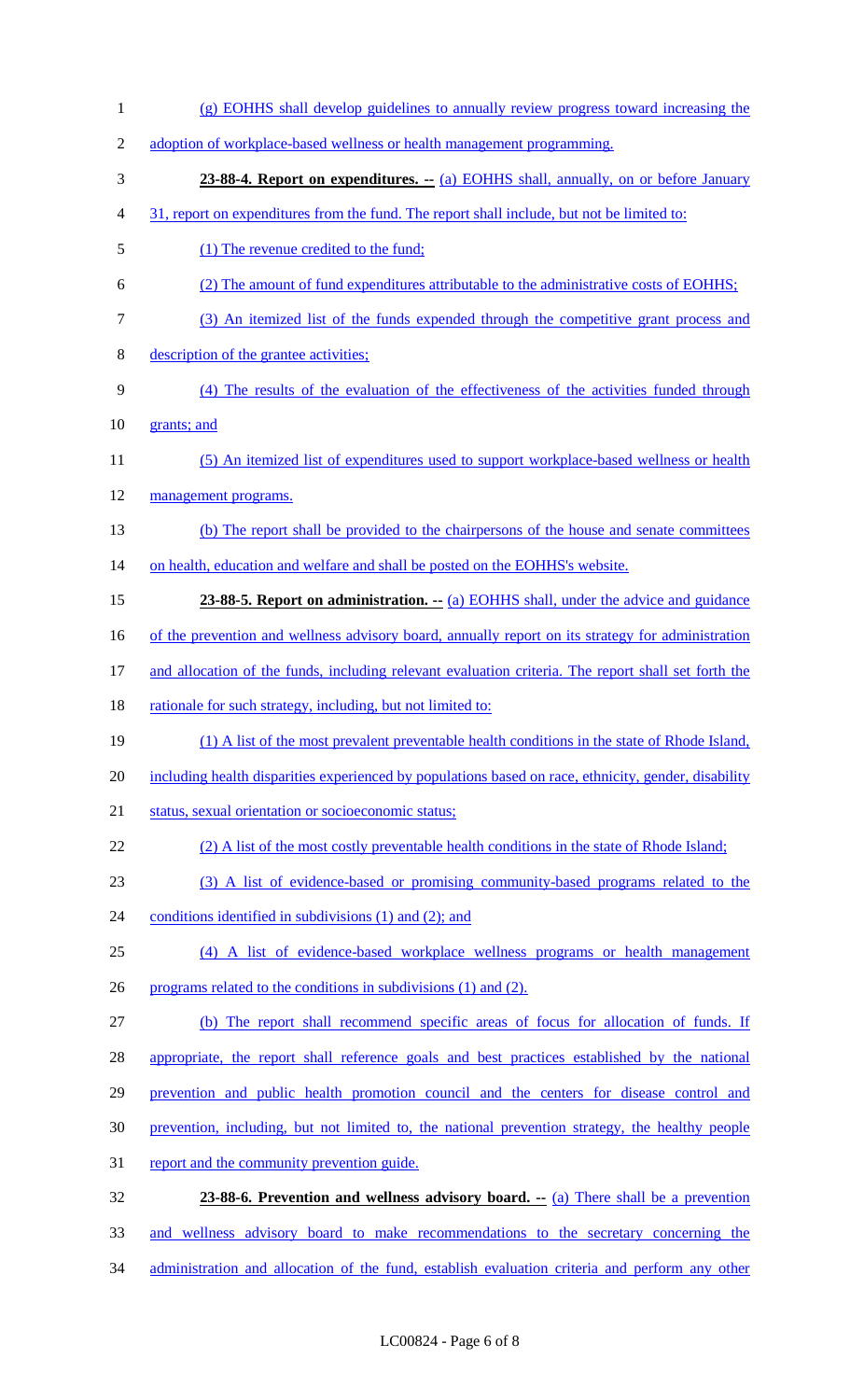1 functions specifically granted to it by law.

| $\overline{2}$ | (b) The prevention and wellness advisory board shall consist of the secretary, or a              |
|----------------|--------------------------------------------------------------------------------------------------|
| 3              | designee, who shall serve as chairperson; the director of the Rhode Island department of health, |
| 4              | or a designee; and fourteen (14) persons to be appointed as follows:                             |
| 5              | (1) One representative with expertise in public health research appointed by the governor;       |
| 6              | (2) One representative with expertise in the field of health equity appointed by the             |
| 7              | governor;                                                                                        |
| 8              | (3) One representative with expertise in workplace wellness programs appointed by the            |
| 9              | governor;                                                                                        |
| 10             | (4) One representative of the interest of businesses appointed by the governor;                  |
| 11             | (5) One public health nurse or a school nurse appointed by the governor;                         |
| 12             | (6) One representative appointed by the Rhode Island Medical Society;                            |
| 13             | (7) One representative appointed by the Hospital Association of Rhode Island;                    |
| 14             | (8) One representative appointed by Blue Cross Blue Shield of Rhode Island;                      |
| 15             | (9) One representative appointed by United Healthcare;                                           |
| 16             | (10) One representative appointed by Neighborhood Health Plan of Rhode Island;                   |
| 17             | (11) One representative from a consumer health organization appointed by the speaker of          |
| 18             | the house of representatives;                                                                    |
| 19             | (12) An administrator of an employee assistance program appointed by the speaker of the          |
| 20             | house of representatives;                                                                        |
| 21             | (13) One representative from a statewide public health organization appointed by the             |
| 22             | president of the senate; and                                                                     |
| 23             | (14) One representative from an association representing community health workers                |
| 24             | appointed by the president of the senate.                                                        |
| 25             | 23-88-7. Rules and regulations. -- The secretary shall promulgate rules and regulations          |
| 26             | as necessary to carry out the intent of this chapter.                                            |
|                |                                                                                                  |

27 SECTION 3. This act shall take effect upon passage.

======= LC00824 =======